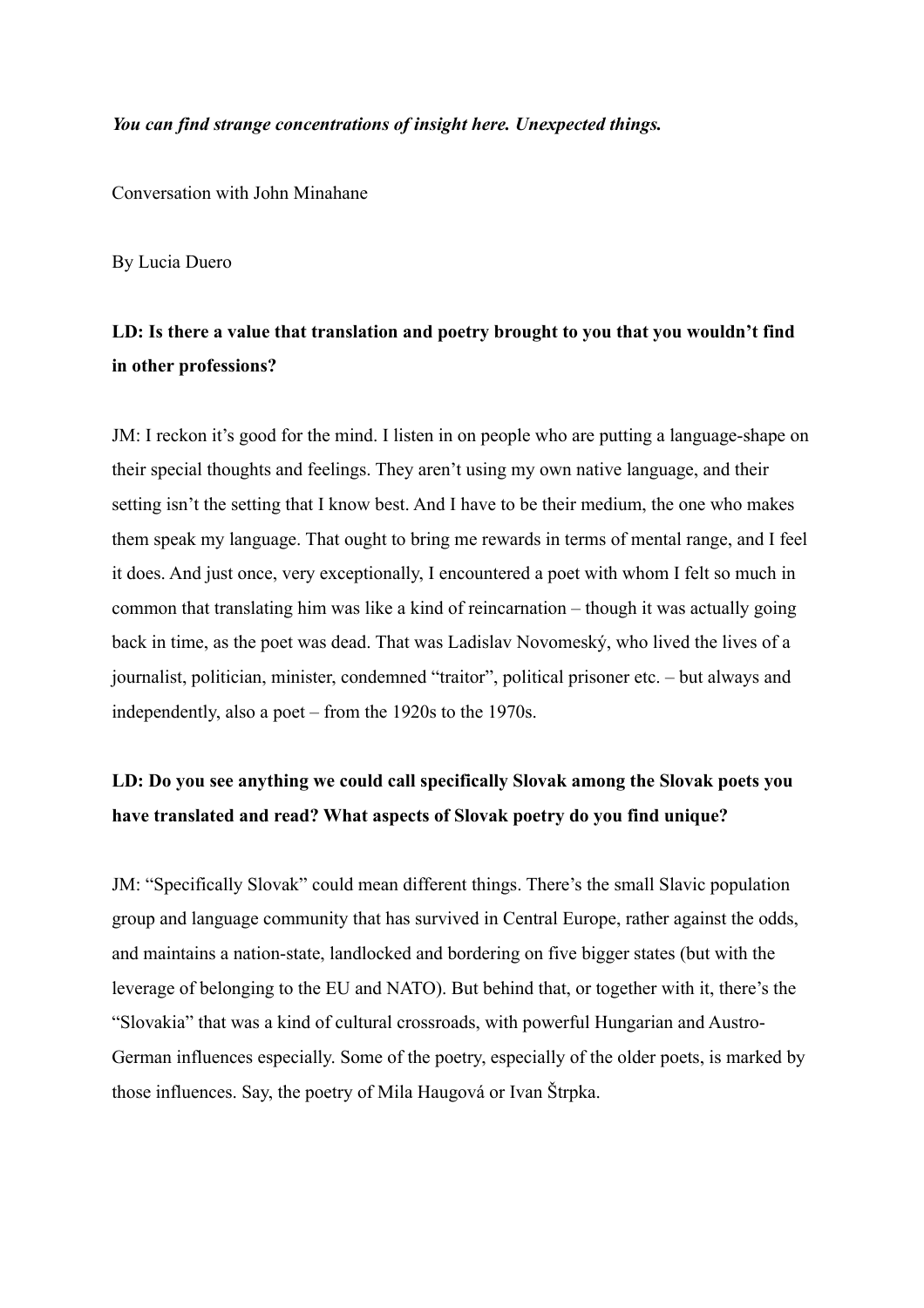One thing I will say about Slovakia: you can find strange concentrations of insight here. Unexpected things. For example, there had to be a poet somewhere in Europe who so powerfully felt the impact of the new technology that he/she despaired of human beings and wrote our obituary. He turned up in Slovakia (Michal Habaj, *The Roots of Heaven*, a collection published in 2000). Maybe there are others elsewhere, but I've never come across anything like *The Roots of Heaven*.

### **LD: Are foreign publishers interested in publishing Slovak poetry? If yes, why? If not, why?**

The answer to this question would be: in principle, yes; in practice, sometimes, but not that often. And the reason: publishers need to feel that the poet has strengths which will benefit the publishing house. If that doesn't happen, it might mean there are no such poets in Slovakia. Or it might mean that there's faulty intermediacy, that the strengths which Slovak poets have are not being communicated.

To illustrate, let's take a collection I translated by Eleni Cay, *A Butterfly's Trembling in the Digital Age*. It was published three years ago by a Welsh publisher. The poet wrote quite accessibly about love in the time of Facebook etc. There were melancholy thoughts about cultural loss, influenced by Milan Rúfus (but none of Habaj's desperate nihilism). All in all, this could be considered an interesting, engaging, fresh voice. Not by any means irrelevant were some other things which the publisher could be trusted to notice: that this poet was young, very photogenic, with a lovely voice, and living and working in Great Britain, so she could be available for events, potentially tours, etc....

Slovakia is a quiet kind of country. The Slovaks don't shout that much, they tend to leave that to the bigger neighbours. This means that Slovakia as such is never really in fashion. So a Slovak poet needs real strengths in order to convince a publisher. But then, he or she might have them...